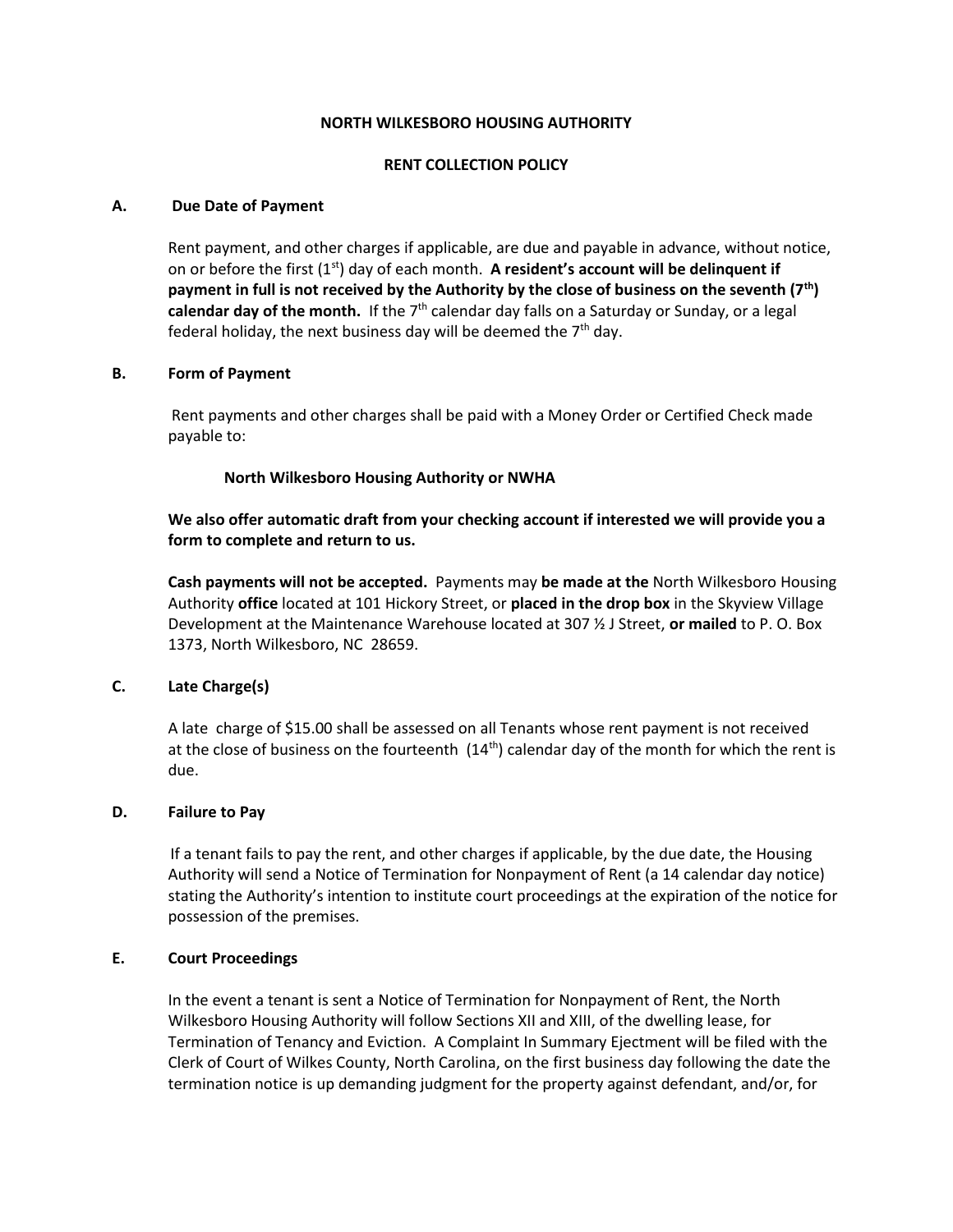a reasonable attorney fee (if applicable) and judgment for rent and other charges due, plus court costs.

In cases where judgment is in favor of the Housing Authority, and the defendant appeals this judgment, the defendant will be required to pay rent, from the date of filing, to the court pursuant to applicable state law.

### **F. Collection Loss**

When a tenant vacates owing the Authority monies for rent, damages, or expenses, the Authority will send the tenant a Statement of Refund of Security Deposit and Unearned Rent showing the balance due. The amount owed will be due to the Authority thirty days from the date of the Statement. The unpaid balance will be reported to Tenant PI and entered into the EIV system. A tenant cannot apply for subsidized housing as long as the balance has not been paid. At the end of the Authority's fiscal year, any unpaid balances from tenants who have moved out will be written off as a Collection Loss. If the former tenant pays the balance due, the amount for money owed will be removed from Tenant PI and the EIV system.

# **G. Miscellaneous Comments**

- 1. WE DO NOT ACCEPT PARTIAL PAYMENTS.
- 2. WE DO NOT ACCEPT CASH PAYMENTS FOR RENT AND OTHER CHARGES. If you need to purchase a parking sticker, \$1.00 will be accepted for the parking sticker only.
- 3. PAYING YOUR RENT ON TIME WILL SAVE YOU MONEY!!!!
- 4. If you have a problem with payment, contact us as soon as possible… don't wait until the last day.
- 5. Rent payments made after the 8th<sup>th</sup> day of the month must include the late charge.
- 6. Tenants **must give a 14-day notice to vacate**. This means you will be charged 14-days rent regardless of moving out prior to the 14-day notice.
- 7. **To stop rent charges, a tenant must turn in a 14-day notice and keys to the office. If no keys are turned in, there will be additional charges.**
- 8. NOTE: Chronic late payments are grounds for termination of your lease pursuant to Section IV. KK of your lease.
- 9. Court costs are expensive: Currently \$126.00 plus \$30.00 additional for each person over age 18 on the lease in Wilkes County. This is subject to change. It will always be based on the amount the Clerk of Court charges.
- 10. After court, NWHA has the option of possession of the apartment or accepting payment from the tenant. The tenant has ten days after the court date to pay the rent plus court costs or vacate the unit.